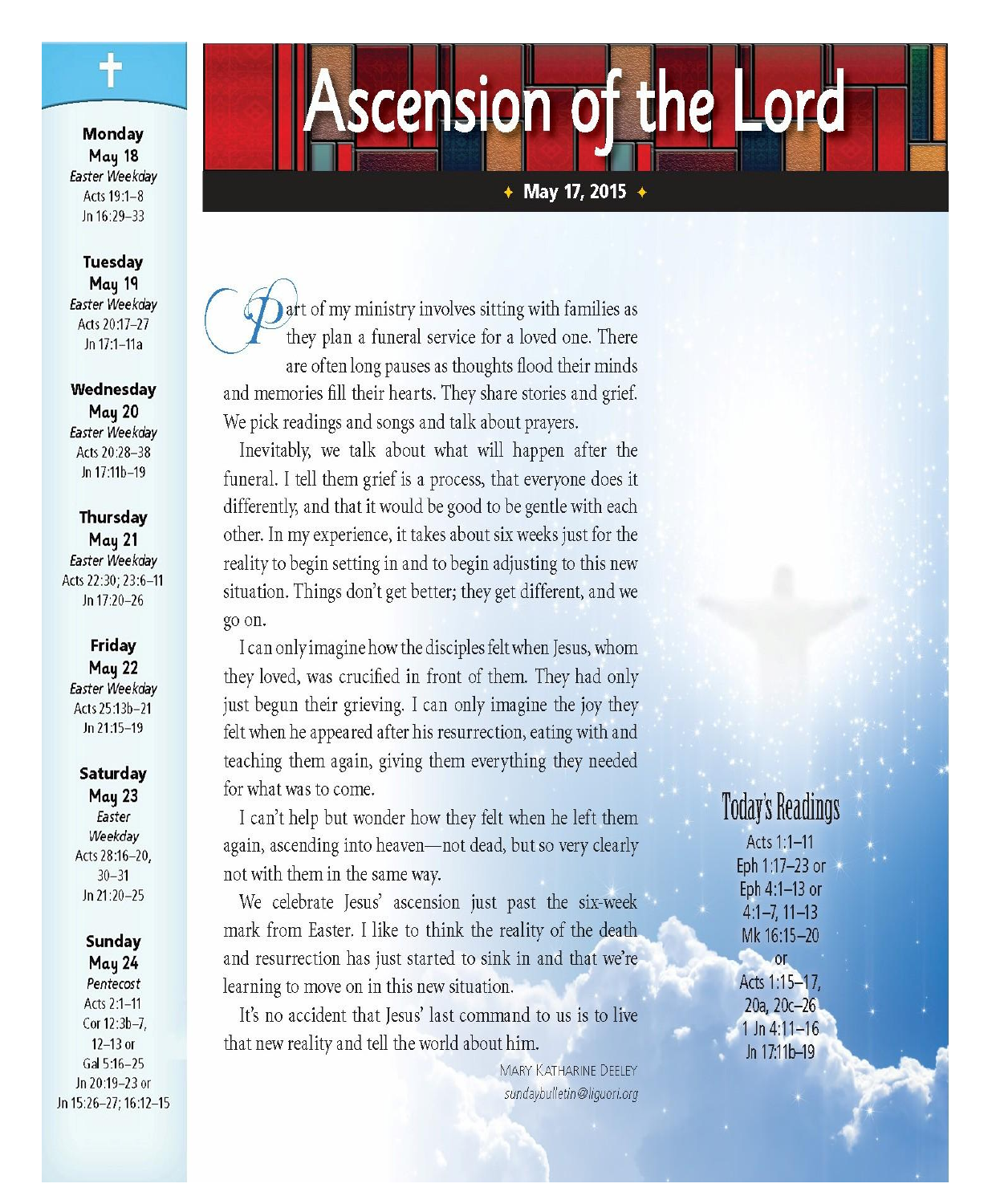

**Ascension of** *The Lord*

# *May 17, 2015*



# *St. Ann Catholic Church & Our Lady of Chartres Mission Pastor: Reverend Khoa P. Vo*

*Office: 228-832-2560, Fax: 228-832-3140 Hours: Monday-Friday 9am-4pm.*  **Web: www.stannparishlizana.org --- Email: [stanncatholic@bellsouth.net](mailto:stanncatholic@bellsouth.net)**



EUCHARISTIC ADORATION Every Friday Adoration from 8:30 a.m. to 9:30 a.m SACRAMENT OF RECONCILIATION Both Before Mass and by Appointment.

*Mass Schedule for this Week*  Our Lady of Chartres Mass Schedule Sun 7:30 am **Novena** St. Ann Mass Schedule & Intentions Sat 5:00 pm **Novena** Sun 9:00am **Novena**

Mon 8:00 am **Novena** Tues 8:00 am +George Brignac Wed 6:00 pm +Linda Cowart Thu 8:00am +George Brignac Fri 8:00am+George Brignac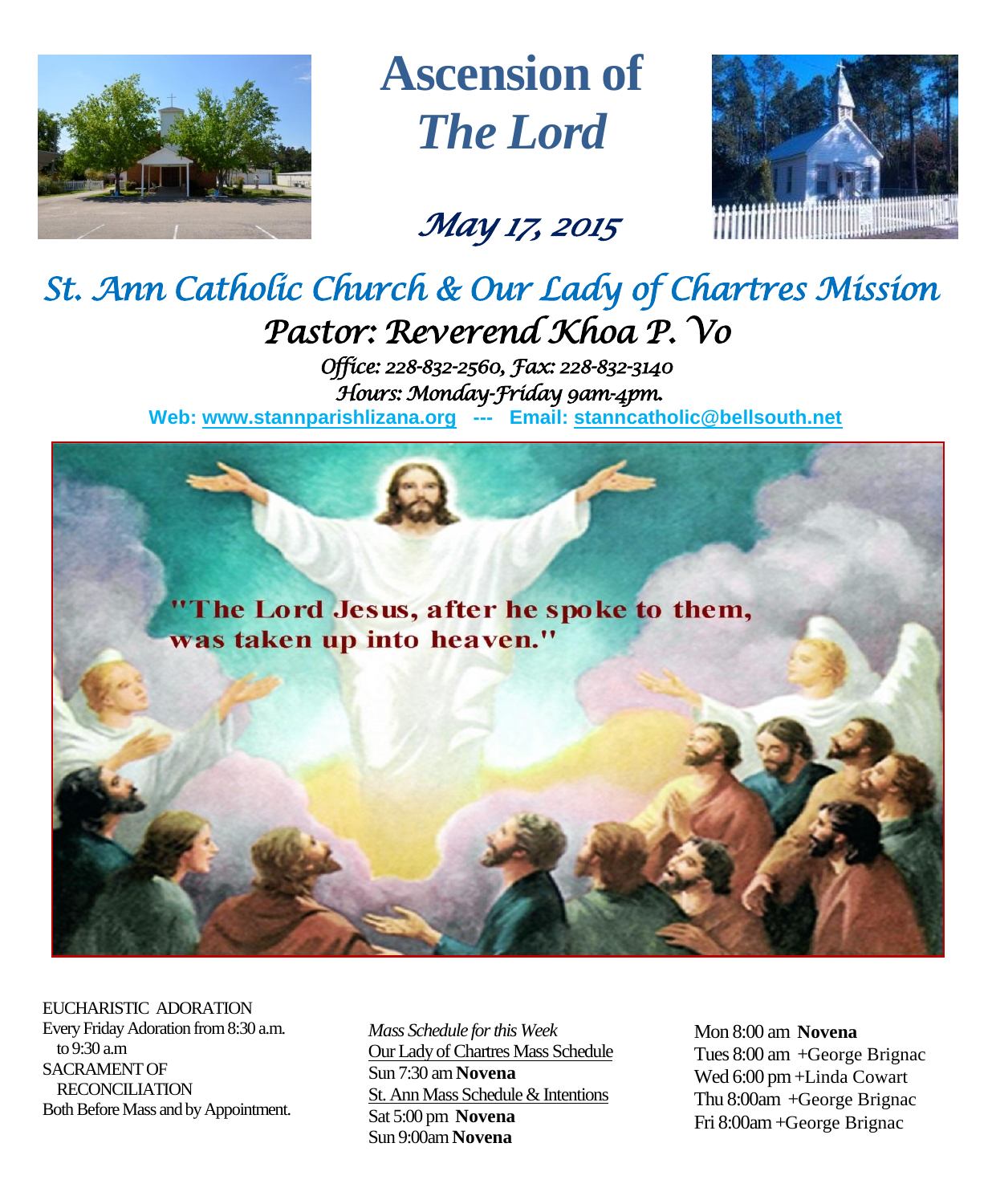### *From Father Khoa's Desk...*

### *Dear Parishioners and Friends,*

"The Lord Jesus, after he spoke to them, was taken up into heaven ... But they went forth and preached everywhere." What a roller coaster of emotions the disciples must have experienced. First, they had come to know Jesus and had changed their lives to follow him. Then they had watched him die a tragic death on the cross. Following that, they were astonished to experience the glory of his resurrection, and then they enjoyed his company for a while longer. But now, they had to bid farewell again. Now they watched as Jesus ascended into heaven, leaving them with their instructions: "Go into the whole world and proclaim the gospel to every creature."

It's inspiring to see how the disciples handled all of this. Even though they must have been struggling with a kind of sadness or disappointment when Jesus left them, they didn't dwell on that. They went out and did what they had been called to do. They "preached everywhere" and shared with others the good news. Focusing on the joy they had come to know through their relationship with Jesus, they were able to share that joy with the people around them

Like the first disciples, we are also called to share the gospel with others. Certainly through our lived example we should reveal to others the joy that Jesus brings. Even though he is not physically walking amongst us, the lives of Christian believers reveal an ongoing relationship with him. There may be times and situations, however, that require more of us than just being witnesses. Sometimes God calls us to share more directly and more courageously the message of faith. May we follow the example of the disciples, who readily embraced this call.

> *May God bless all of us!*  **...Fr. Khoa**



*The month of May means a time for graduations. On behalf of our parish family, my sincere congratulations to all of our graduates and "best wishes" for your future endeavors! Over these next couple of weeks, let's also keep in our prayers the rest of our students who are preparing for the end of their school term and final exams. Good luck to you all!*

*Congratulations to our 2015 graduates Bobby Davis, Haley Lizana, Delaney Peterson, Destiny Deleo, Francis Nance, Dexter Palmer, Eric Camp, Dylan Saucier, and Colby Wyble As you are ending your high school experience and are looking forward to continuing your education at the college level, we want to strongly encourage that you continue your spiritual journey as well***.**

Baccalaureate Mass will be celebrated this weekend, Sunday, May 17<sup>th</sup> 2015 at 9:00am

*This weekend is the Special Diocesan Collection for the Communication Campaign*

*Next weekend we will have a Special Diocesan Collection to provide humanitarian aid to those whose lives have been devastated by the earthquakes in Nepal.*

**Yard Sale** this weekend Sat May 16 and Sun 17 from 7am to 7pm. Please contact Beverly and Loretta for more information. Thank you.

### *† With Sympathy †*

Father Khoa and the community of St Ann and Our Lady of Chartres Parish extend our deepest sympathy to the family of Wanda Brignac, whose husband, George Brignac passed away. May he rest in Eternal Glory and may her loved ones receive God's consolation and peace. Please keep Wanda and her family in your prayers.